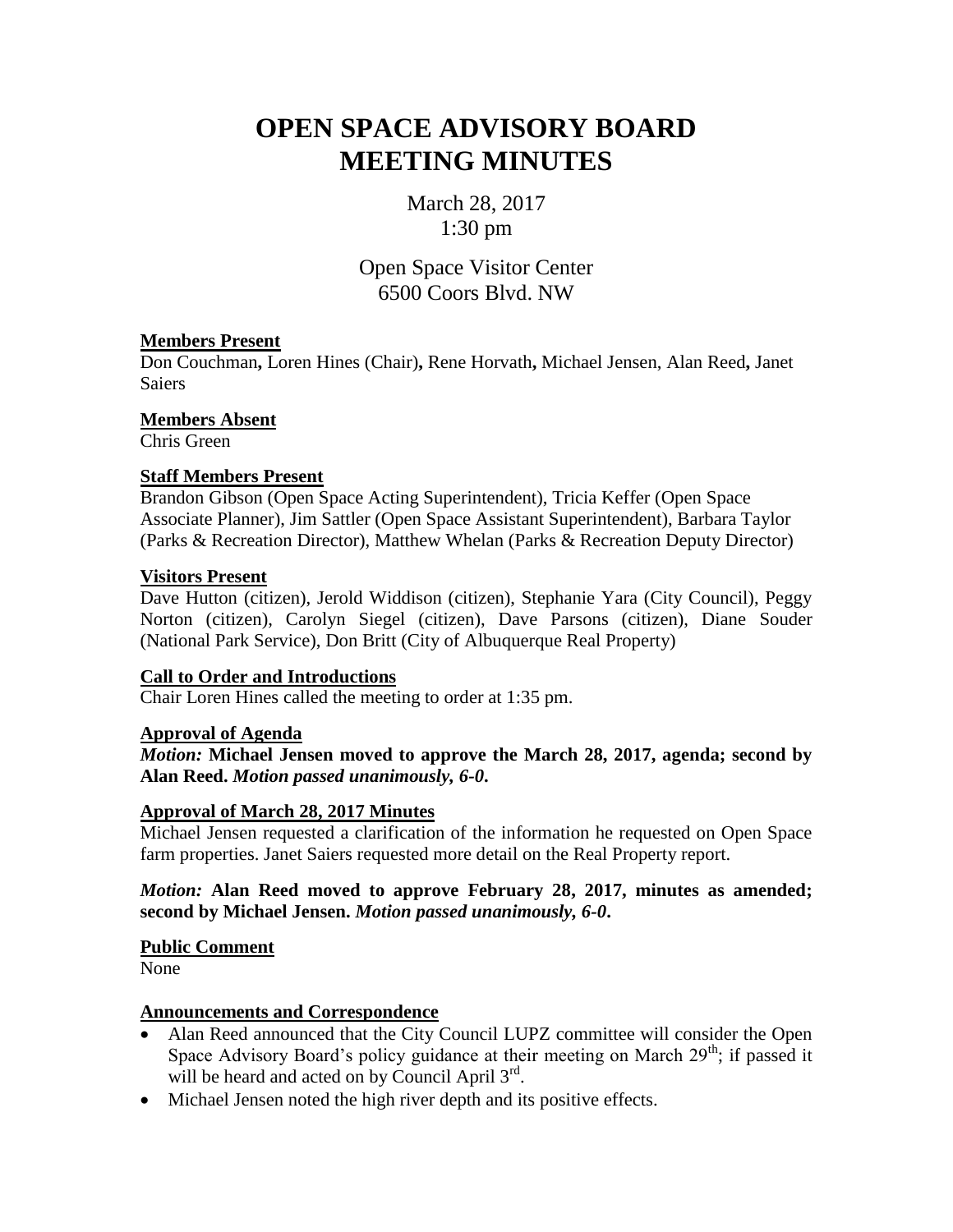- Barbara Taylor made a map available to explain current and future purchases and donations of La Cuentista land. This current purchase encumbers most Open Space property acquisition funds for the year.
- Barbara Taylor provided lease payment documents for the Hubbell Oxbow Farm.

## **Real Property Report**

Don Britt of City of Albuquerque Real Property gave an update:

- The agreement to purchase the 10-acre northeast corner of the La Cuentista property will begin the City's approval process after a plat review takes place. If approved by Council at the time, the City will purchase adjacent lots in the future.
- The 30-acre San Juan County property has closed and after settling with the Academy, about \$85,000 will be put in the trust fund.
- The Edgewood parking lot MOU was revised and is now with the Edgewood mayor for signature.
- The Assistant Land Commissioner suggested submitting a proposal for the 72acre parcel near the North Geologic Window.

## **Update: Candelaria Farm Preserve advisory group**

Michael Jensen gave an update on the Candelaria Farm technical advisory group. An amendment to the previous resolution was passed clarifying the advisory board's responsibility for the formation of the group. The board will appoint the alternate member required by this amendment at the special meeting April  $12<sup>th</sup>$ . Mr. Jensen provided a list of advisory group members.

## **Report: Open Space Farm Properties**

The City released an RFI requesting proposals to farm on Open Space farmland. The scoring committee will begin reviewing applications this week.

## **Action: Approval of 2017 Work Plan**

The 2017 work plan will be further revised and approved at a future meeting.

To supplement this, the board requested a trust fund report from Treasury at the next monthly meeting.

## **Update: ABC-Z plan status**

The Comprehensive Plan was adopted by City Council. The Integrated Development Ordinance will go before the EPC for a first hearing April  $6<sup>th</sup>$ , the second on April  $10<sup>th</sup>$ . The board requested that the Planning Department be contacted for a more detailed presentation at the next monthly meeting.

## **Action: Extraordinary Facility Request for Historic Marker at Elena Gallegos Open Space**

The New Mexico Historic Women Marker Initiative requested an historic marker about Elena Gallegos be placed at the Elena Gallegos Open Space. The board supports installing the sign but determined it is not an extraordinary facility.